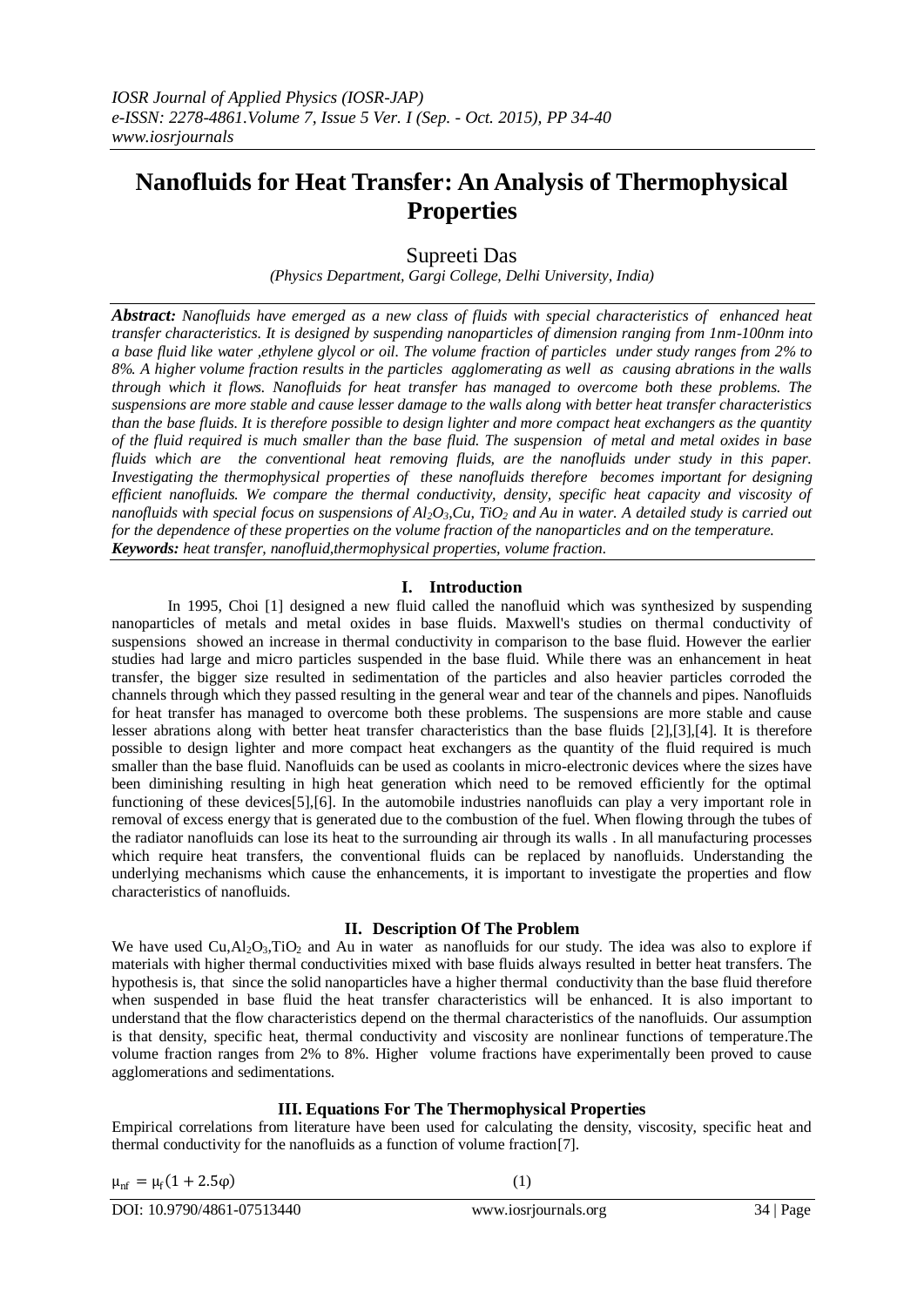$$
\rho_{nf} = (1 - \phi)\rho_f + \phi \rho_s
$$
\n(2)  
\n
$$
\beta_{nf} = ((1 - \phi)\rho_f \beta_f + \phi \rho_s \beta_s) / \rho_{nf}
$$
\n(3)  
\n
$$
c_{nf} = ((1 - \phi)\rho_f c_f + \phi \rho_s c_s) / \rho_{nf}
$$
\n(4)  
\n
$$
k_{nf} = k_f(k_s + 2k_f - 2\phi(k_f - k_s) / (k_s + 2k_f + \phi(k_f - k_s))
$$
\n(5)

where the symbols have the following meaning.

 $\rho_{\rm nf}$  represents the density of the nanofluid.

 $\varphi$  is the volume fraction of the nanoparticles suspended in base fluid

 $\rho_f$  is the density of the base fluid

 $\rho_s$  is the density of the nanoparticle.

 $\mu_{\rm nf}$  is the viscosity of the nanofluid

 $\mu_f$  is the viscosity of the base fluid.

 $\beta_{\rm nf}$  is the coefficient of volume expansion of the nanofluid

 $\beta_f$  is the coefficient of volume expansion of the base fluid

 $\beta_s$  is the coefficient of volume expansion of the nanoparticle

 $c<sub>nf</sub>$  is the specific heat capacity of nanofluid at constant pressure

 $c_f$  is the specific heat capacity of base fluid at constant pressure

 $c<sub>s</sub>$  is the specific heat capacity of nanoparticle at constant pressure

 $k<sub>nf</sub>$  is the thermal conductivity of the nanofluid

 $k_f$  is the thermal conductivity of the base fluid

 $k<sub>s</sub>$  is the thermal conductivity of the nanoparticle

The values of the properties have been adopted from literature [8] ,[9]

**Table 1**

| Nanoparticle     | $k_s(W/mK)$ | $\rho_s(kg/m^3)$ | $c_s(J/kgK)$ | $\beta_{s}(10^{6}5)/K$ |
|------------------|-------------|------------------|--------------|------------------------|
| Cu               | 401         | 8933             | 385          | 1.16                   |
| $Al_2O_3$        | 40          | 3970             | 765          | 0.9                    |
| TiO <sub>2</sub> | 8.95        | 4250             | 686.2        | 0.9                    |
| Au               | 314.4       | 19320            | 128.8        | 1.4                    |

| Table      |             |                  |              |                           |                |  |  |  |
|------------|-------------|------------------|--------------|---------------------------|----------------|--|--|--|
| Base fluid | $k_f(W/mK)$ | $\rho_f(kg/m^3)$ | $c_f(J/kgK)$ | $B_{\epsilon}(10^{6}5)/K$ | $\mu_f$ (Pa s) |  |  |  |
| Water      | 0.613       | 997.2            | 4179         | $\sim$<br>∸               | .0011          |  |  |  |

#### **IV. Results**

From Table 1 and Table 2 above for the thermophysical properties of nanoparticles and base fluid, respectively we evaluate the thermophysical properties of the nanofluids using  $(1)-(5)$ . The variation of the thermophysical properties with volume fraction is compared for the given nanofluids graphically.



**Fig 1** Specific Heat as a function of vol. fr.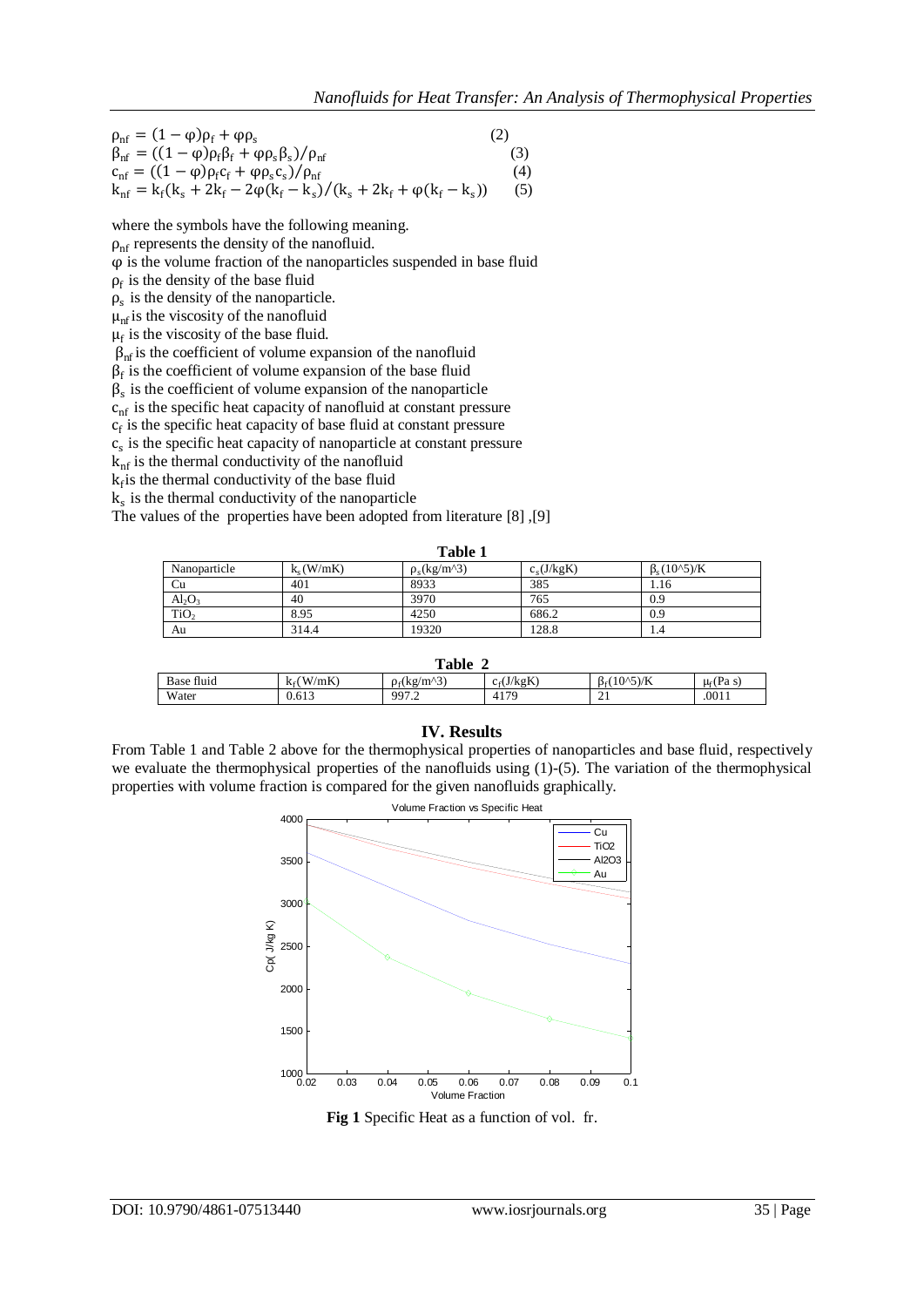

**Fig 3** Thermal conductivity as a function of vol. fr.

The graphical representations are the variations of the thermophysical properties with the volume fractions for nanofluids synthesized from  $Cu,TiO<sub>2</sub>$ ,  $Al<sub>2</sub>O<sub>3</sub>$  and Au nanoparticles in water.

Since our focus in on the efficient removal of heat by nanofluids, we have also studied the variation of the thermophysical properties with temperature. This will be extremely important in designing nanfluids for using it in heat exchangers and as coolants. For example if a nanofluid is used in heat exchanger, removing of heat will result in an increase in temperature of the nanofluid which will alter its thermophysical properties[10]. In the following figures , we represent the variation of density with temperature for a copper nanofluid for volume fractions ranging from 0.02 to 0.06 Fig4( a-c).

In Fig 5 (a-c) we study the variation of viscosity with temperature for different volume fractions for copper nanofluid. The range of temperatures considered is from 298K-323K. Generally the nanofluid at the inlet is likely to be at the room temperature(25℃). When it is circulated for heat removal purposes its surroundings could be at much higher temperatures. In our present analysis we therefore consider the variation of thermophysical properties in the range of 25℃ -50℃ . We assume that the values of thermal conductivity, viscosity and density remains constant for the solids in this range[11].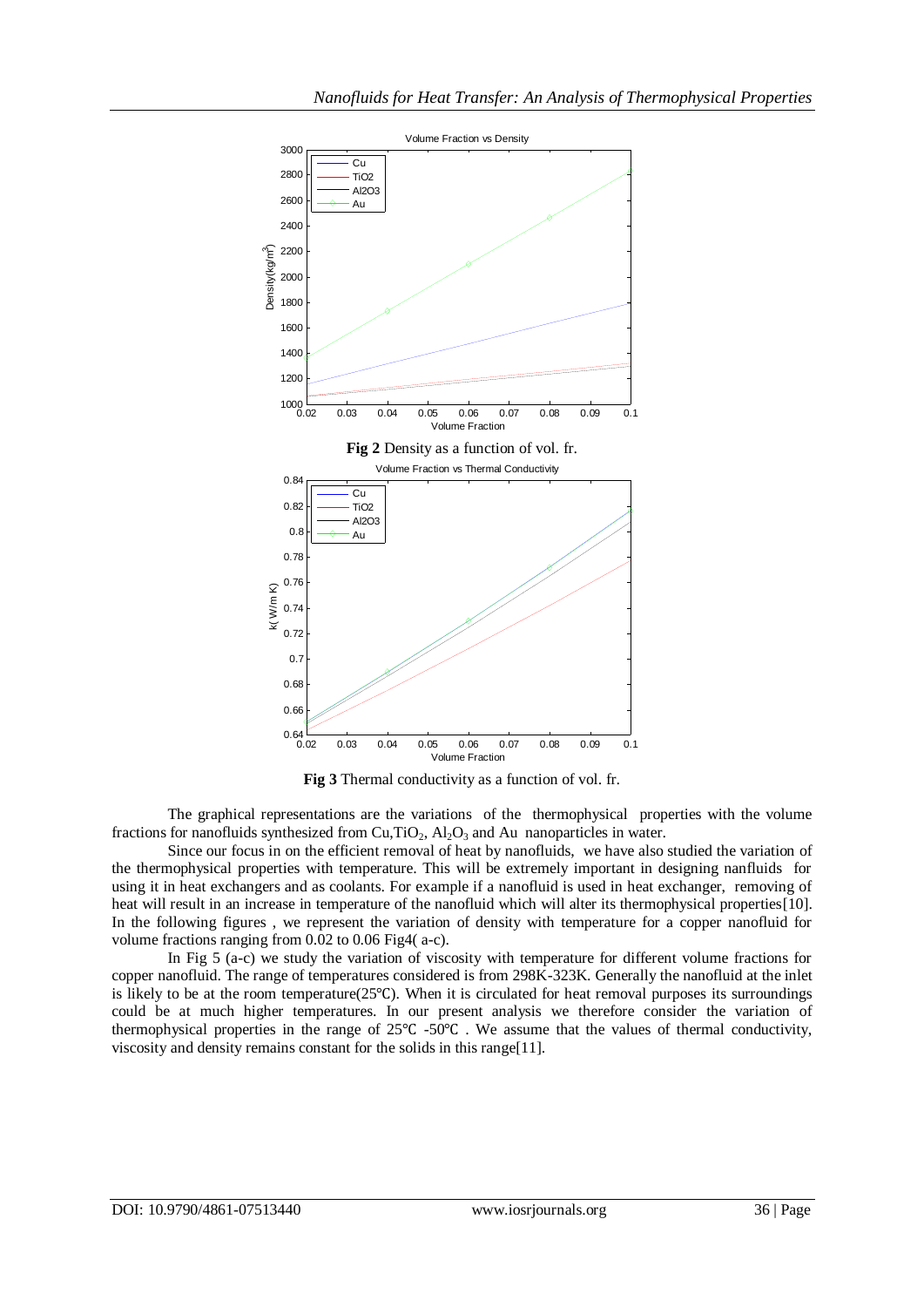

**Fig 4(a-c**) variation of density with Temperature for vol. fr =.02,.04,.06 respectively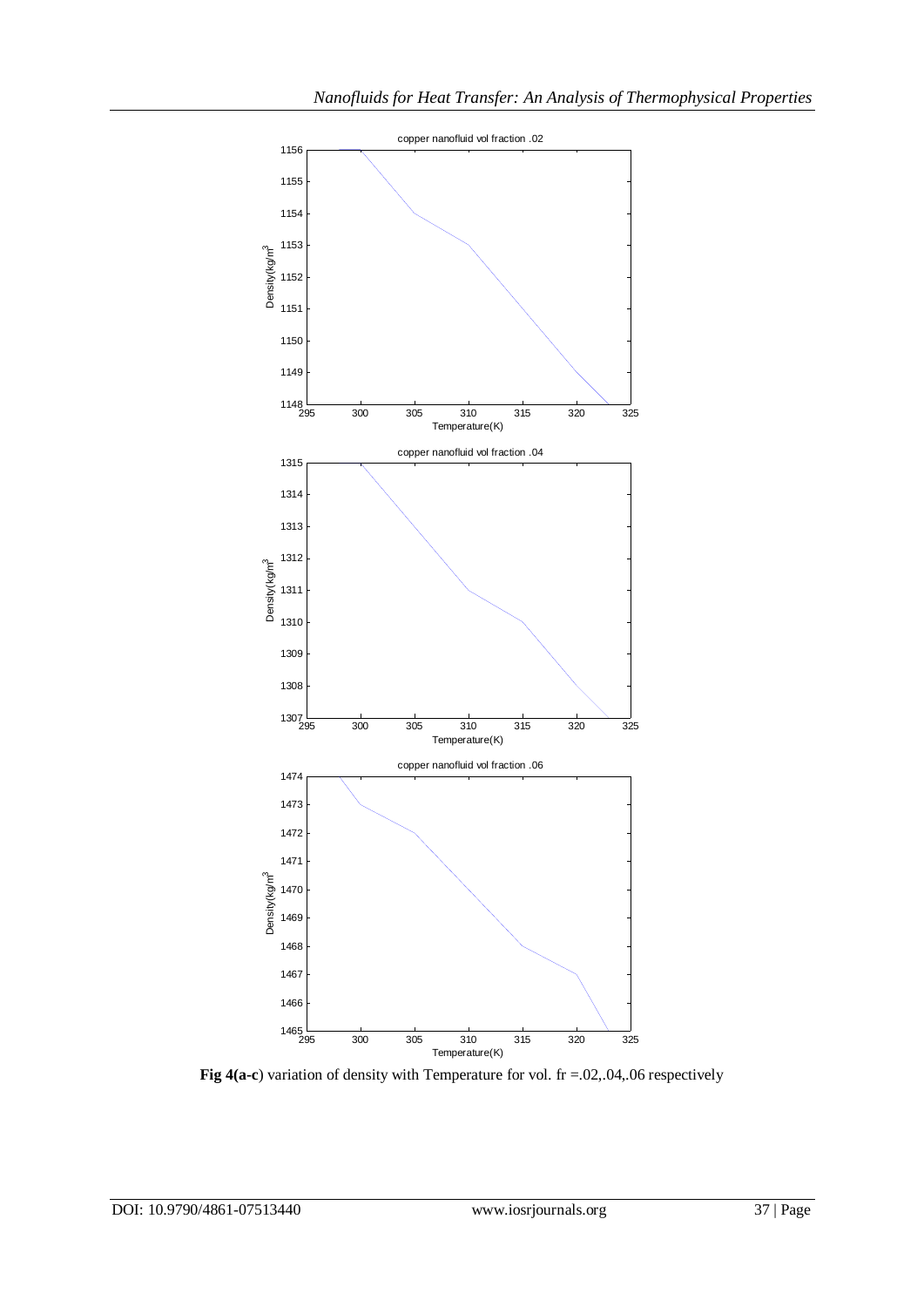

Fig 5(a-c) variation of viscosity with Temperature for vol. fr. = 0.02,.04,.06 respectively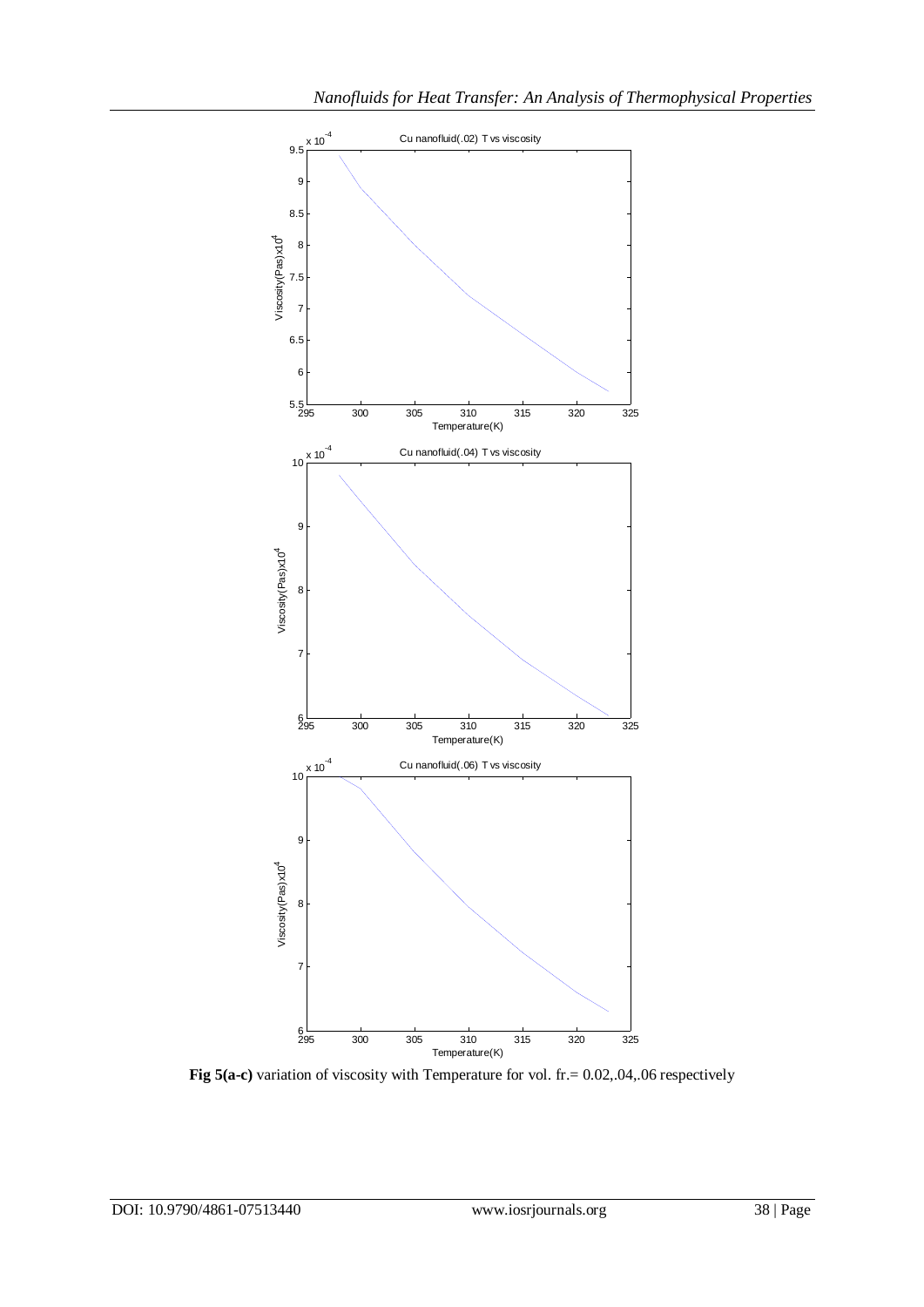

**Fig 6(a)** Variation of Thermal conductivity with T for vol. fr.=.02



Fig (6b) Variation of thermal conductivity with T for vol. fr.=.04



**Fig 6(c)** Thermal conductivity as a function of T for vol. fr. =.06